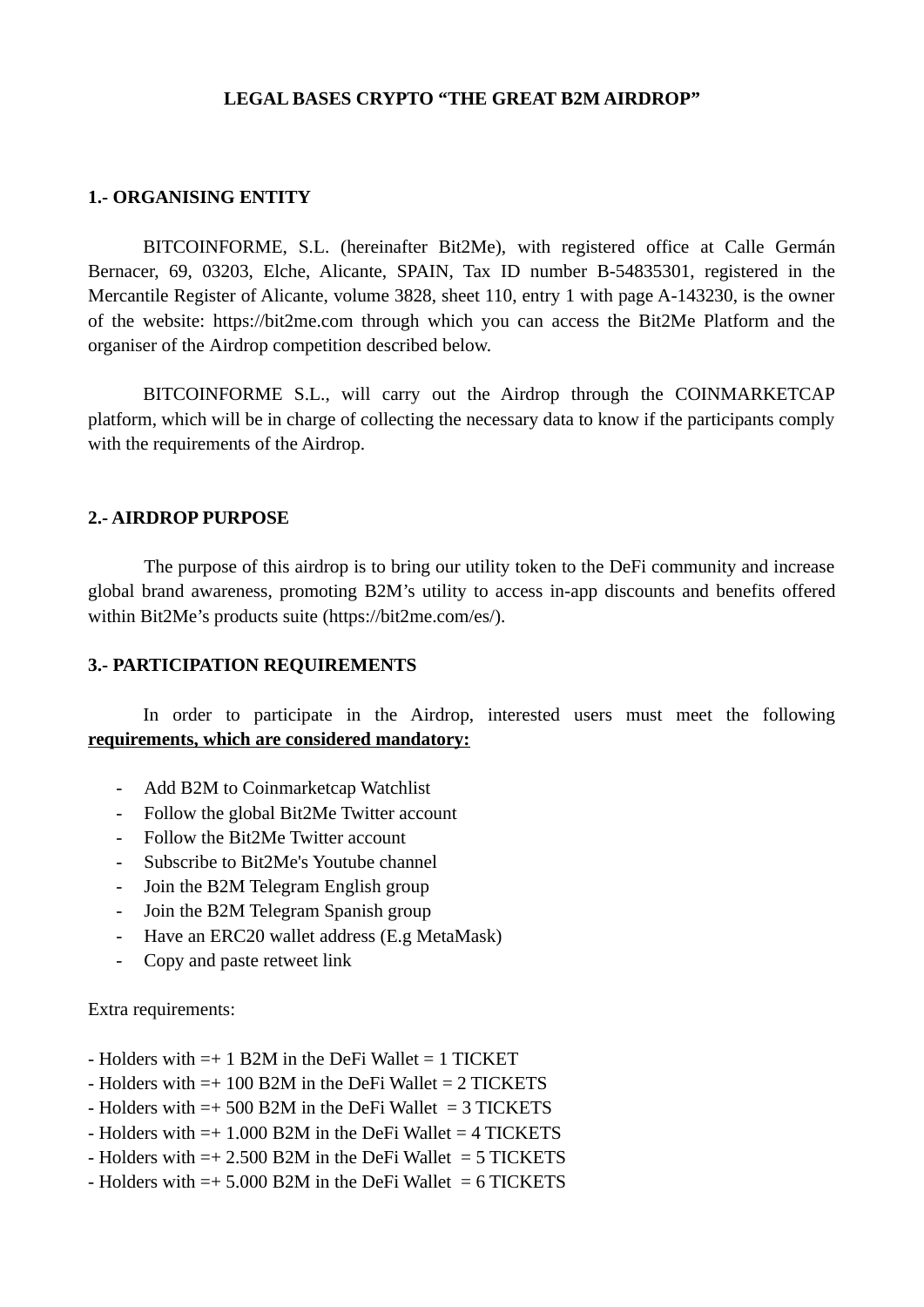Participants who meet requirements of more than 2 Tickets will have additional entries per ticket, meaning a higher chance of winning:

- 3 tickets; An extra participation
- 4 tickets; Two extra participations
- 5 tickets; Three extra participations
- 6 tickets; Four extra participations

# **4.- "THE GREAT B2M AIRDROP" FEATURES**

A total number of EIGHT MILLION (8,000,000) B2M Tokens will be airdropped to the winners who complete the previously mentioned requirements in the following different prize categories:

- BRONZE CATEGORY: This distribution includes all persons who meet the mandatory requirements without the need to have B2M. FIVE MILLION AND TWO THOUSAND (5,200,000) B2M Tokens will be distributed among 13,000 winners with each winner being entitled to 400 B2M Tokens.
- SILVER CATEGORY: This distribution is aimed at all B2M token holders who meet the mandatory requirements and also meet the extra requirement of 1 Ticket. HUNDRED THOUSAND (100,000) B2M Tokens will be distributed among 3 winners who will recieve the following prizes:
	- 1st place: 50,000 B2M
	- 2nd place: 30,000 B2M
	- 3rd place: 20,000 B2M
- DIAMOND CATEGORY : Distribution aimed at B2M token holders who meet the mandatory requirements and meet the extra requirement of 2 or more Tickets. NINE HUNDRED AND FORTY THOUSAND (940,000) B2M Tokens will be distributed among 235 winners with each winner being entitled to 4,000 B2M Tokens.
- GOLDEN 8: This distribution is aimed at those who own EIGHT THOUSAND EIGHT HUNDRED AND EIGHTY EIGHT (8,888) B2M or more and meet the mandatory requirements, this prize has no tickets associated with it. ONE MILLION SEVEN HUNDRED AND SIXTY (1,760,000 B2M) Tokens will be distributed among all all eligible holders.

The participation period of the Airdrop will be from February 10th to March 2nd, both inclusive, holders must retain all B2M in their DeFi wallets until winners are announced. The winners will be chosen randomly from all eligible participants. The Golden 8 prize will be distributed equally among all eligible participants.

Within three days after the end of the Airdrop, the winners' wallets will be published on social media. **The participants must keep their B2Ms in the DeFi wallet until March 6th in order to qualify.**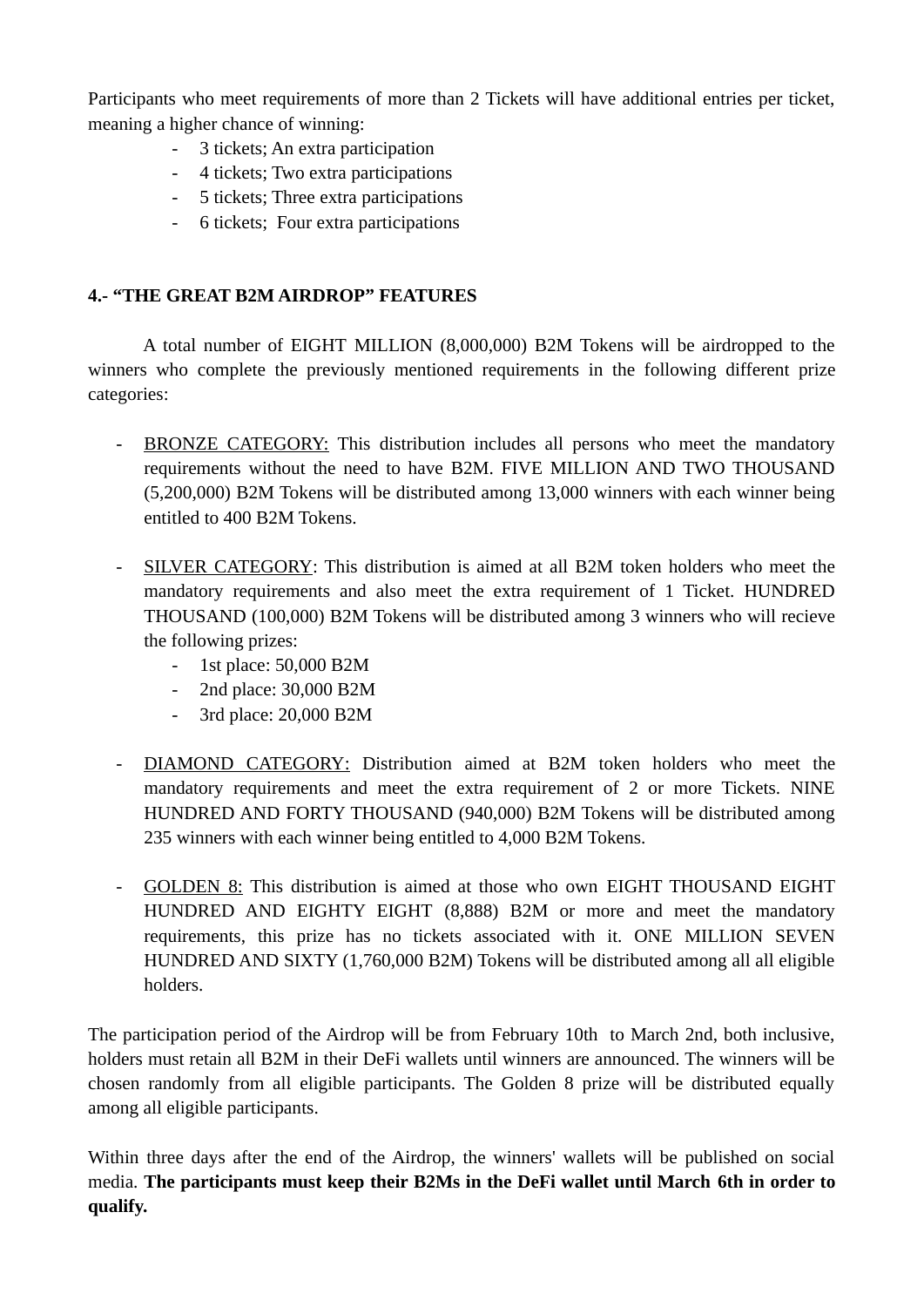## **5.- COMPANY RESPONSIBILITY**

Bit2Me reserves the right to shorten, extend, modify or cancel the Airdrop if it deems it appropriate or if special circumstances occur that prevent the execution of the Airdrop or exceptional circumstances occur that prevent the execution of the Airdrop.

Bit2Me is not responsible if the Airdrop participant does not pass the process to have the account verified in Bit2Me.

The winners are responsible for fulfilling their tax obligations in relation to the B2M TOKEN provided free of charge by Bit2Me through this promotion. Bit2Me is not responsible for any such non-compliance that may occur due to failure to report, inform or remit the correct tax to the relevant tax authority.

## **6.- NOTICE**

Bit2Me does not offer its services to citizens or residents of (United States, Japan, Afghanistan, North Korea, China, Cuba, Guinea Bissau, Iran, Iraq, Syria and Tajikistan) or to citizens or residents who have a relevant connection to any jurisdiction where Bit2Me or its laws have prohibited or restricted access to Bit2Me services.

For more information, please refer to the Terms and Conditions on the website <https://bit2me.com/legal/terms>

*We also caution that investing in crypto-assets is unregulated, may not be suitable for retail investors and the full amount may be lost. It is important to read and understand the risks of this investment which are explained in detail in this document.*

## **7.- APPLICABLE LAW**

For all matters not specified in these legal bases, the airdrop will be subject to the Spanish regulations in force at the time.

In the event of litigation, the dispute will be resolved in the Courts and Tribunals of Alicante, without prejudice to the jurisdiction that may correspond according to the applicable regulations.

## **8.-ACCEPTANCE OF THESE LEGAL BASES OF "THE GREAT B2M AIRDROP"**

The participation in " THE GREAT B2M AIRDROP" implies full acceptance of the terms and conditions contained in this document. Likewise, in order to benefit from the discounts or